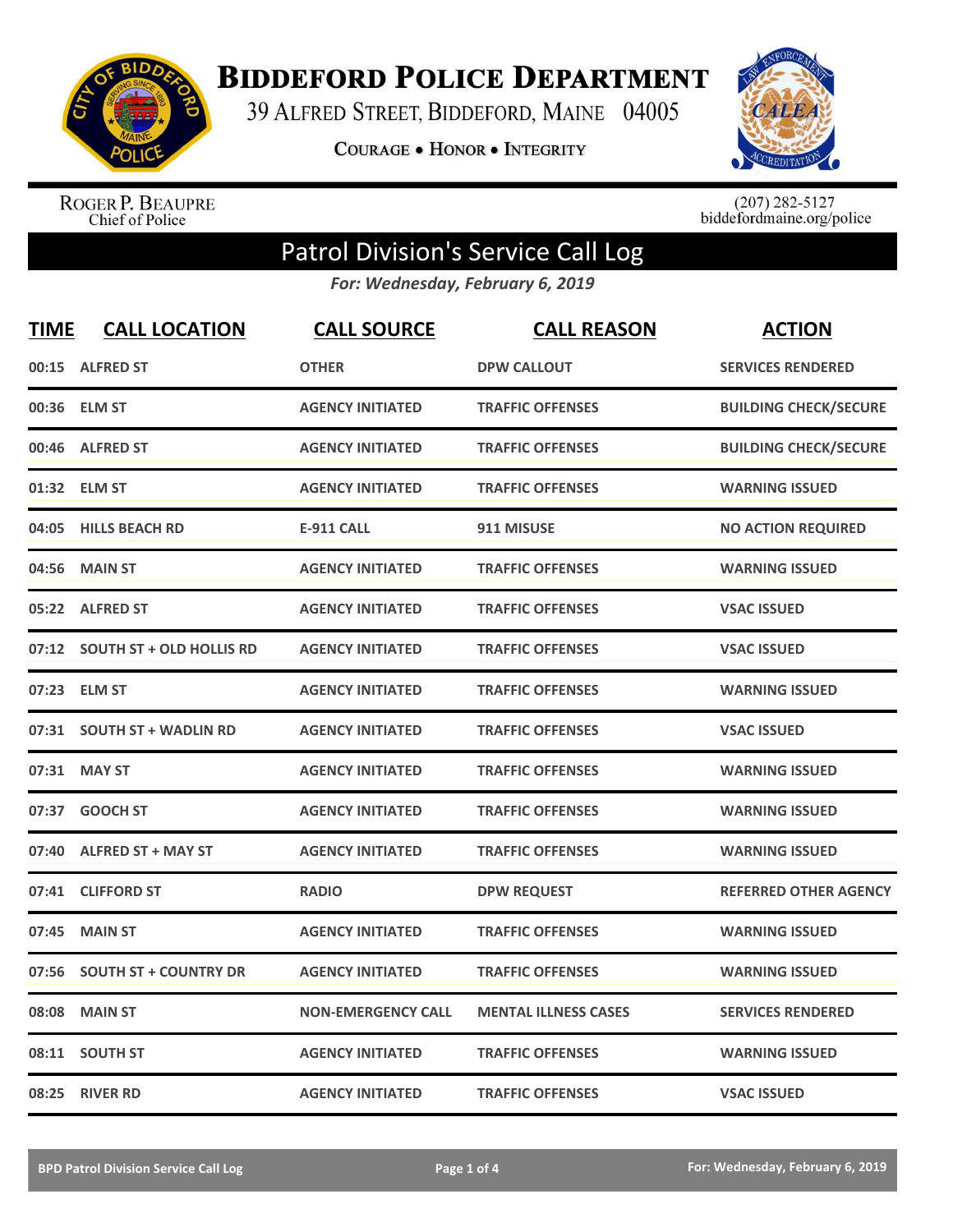| <b>TIME</b> | <b>CALL LOCATION</b>                           | <b>CALL SOURCE</b>        | <b>CALL REASON</b>                                                                      | <b>ACTION</b>             |
|-------------|------------------------------------------------|---------------------------|-----------------------------------------------------------------------------------------|---------------------------|
|             | 08:30 MAIN ST                                  | <b>WALK-IN AT STATION</b> | <b>COURT ORDERED CHECK IN</b>                                                           | <b>SERVICES RENDERED</b>  |
|             | 08:36 MAIN ST                                  | <b>NON-EMERGENCY CALL</b> | <b>ARTICLES LOST/FOUND</b>                                                              | <b>SERVICES RENDERED</b>  |
|             | 08:38 ALFRED ST                                | <b>AGENCY INITIATED</b>   | <b>TRAFFIC OFFENSES</b>                                                                 | <b>WARNING ISSUED</b>     |
|             | 08:43 ALFRED ST                                | <b>NON-EMERGENCY CALL</b> | <b>COURT ORDERED CHECK IN</b>                                                           | <b>NO VIOLATION</b>       |
|             | 08:48 MAIN ST                                  | <b>AGENCY INITIATED</b>   | <b>TRAFFIC OFFENSES</b><br>OFFENDER: CAITLYN FLECK  AGE: 25  RESIDENT OF: BIDDEFORD, ME | <b>CITATION ISSUED</b>    |
|             | <b>CHARGE: OPERATE VEHICLE WITHOUT LICENSE</b> |                           |                                                                                         |                           |
|             | 09:05 ALFRED ST                                | <b>WALK-IN AT STATION</b> | <b>COURT ORDERED CHECK IN</b>                                                           | <b>SERVICES RENDERED</b>  |
|             | 09:09 ALFRED ST                                | <b>WALK-IN AT STATION</b> | <b>PAPERWORK</b>                                                                        | <b>SERVICES RENDERED</b>  |
|             | 09:11 SOUTH ST + HAYFIELD RD                   | <b>AGENCY INITIATED</b>   | <b>TRAFFIC OFFENSES</b>                                                                 | <b>WARNING ISSUED</b>     |
|             | 09:35 SOUTH ST                                 | <b>NON-EMERGENCY CALL</b> | <b>TRESPASSING</b>                                                                      | <b>REPORT TAKEN</b>       |
|             | 09:48 ALFRED ST                                | <b>AGENCY INITIATED</b>   | <b>TRAFFIC OFFENSES</b>                                                                 | <b>WARNING ISSUED</b>     |
|             | 09:50 SOUTH ST + MAIN ST                       | <b>AGENCY INITIATED</b>   | <b>TRAFFIC OFFENSES</b>                                                                 | <b>VSAC ISSUED</b>        |
|             | 10:04 SOUTH ST + OLD HOLLIS RD                 | <b>AGENCY INITIATED</b>   | <b>TRAFFIC OFFENSES</b>                                                                 | <b>VSAC ISSUED</b>        |
|             | 10:15 ALFRED ST                                | <b>WALK-IN AT STATION</b> | <b>CIVIL COMPLAINT</b>                                                                  | <b>SERVICES RENDERED</b>  |
|             | 10:21 SOUTH ST                                 | <b>AGENCY INITIATED</b>   | <b>TRAFFIC OFFENSES</b>                                                                 | <b>NO VIOLATION</b>       |
|             | 10:27 RIVER RD                                 | <b>AGENCY INITIATED</b>   | <b>TRAFFIC OFFENSES</b>                                                                 | <b>WARNING ISSUED</b>     |
|             | 10:28 ELM ST                                   | <b>NON-EMERGENCY CALL</b> | <b>ANIMAL COMPLAINT</b>                                                                 | <b>SERVICES RENDERED</b>  |
|             | 10:29 ALFRED ST                                | <b>WALK-IN AT STATION</b> | <b>COURT ORDERED CHECK IN</b>                                                           | <b>SERVICES RENDERED</b>  |
|             | 10:32 BURLEIGH LN                              | <b>AGENCY INITIATED</b>   | <b>ANIMAL COMPLAINT</b>                                                                 | <b>WARNING ISSUED</b>     |
|             | <b>10:52 FORTUNES ROCKS RD</b>                 | <b>AGENCY INITIATED</b>   | <b>TRAFFIC OFFENSES</b>                                                                 | <b>WARNING ISSUED</b>     |
|             | <b>10:54 MAIN ST</b>                           | <b>NON-EMERGENCY CALL</b> | <b>MESSAGE DELIVERY</b>                                                                 | <b>SERVICES RENDERED</b>  |
|             | 10:57 HILL ST                                  | <b>E-911 CALL</b>         | ATTEMPTED/THREATENED SUICIDE REPORT TAKEN                                               |                           |
|             | 11:02 ELM ST                                   | <b>OTHER</b>              | <b>PAPERWORK</b>                                                                        | <b>NO ACTION REQUIRED</b> |
|             | 11:13 ALFRED ST                                | <b>WALK-IN AT STATION</b> | <b>COURT ORDERED CHECK IN</b>                                                           | <b>SERVICES RENDERED</b>  |
|             | 11:20 BRADBURY ST                              | <b>E-911 CALL</b>         | 911 MISUSE                                                                              | <b>FIELD INTERVIEW</b>    |
|             | 11:28 MAIN ST + HARVEY ST                      | <b>NON-EMERGENCY CALL</b> | <b>PARKING COMPLAINT</b>                                                                | <b>CITATION ISSUED</b>    |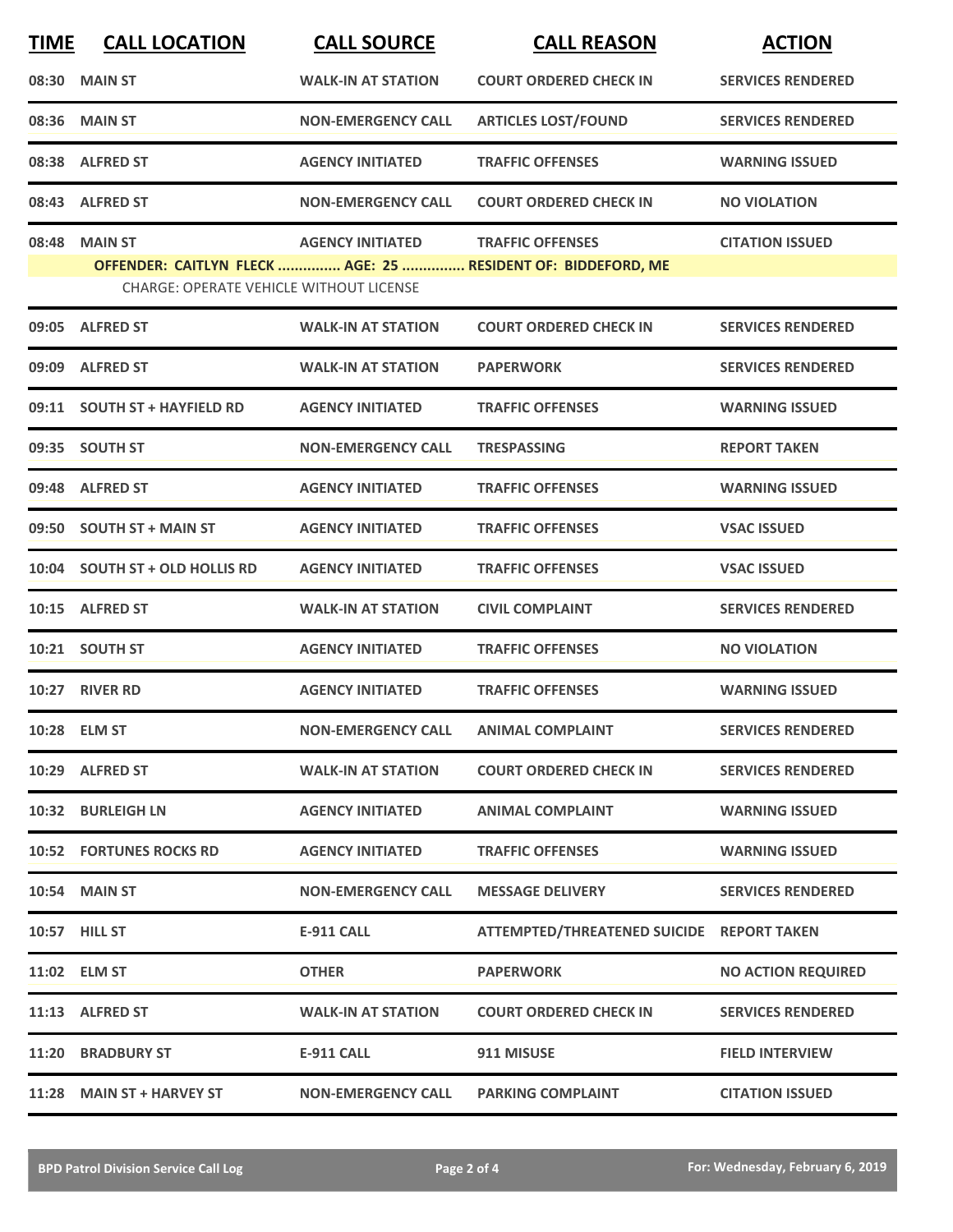| <b>TIME</b> | <b>CALL LOCATION</b>                                  | <b>CALL SOURCE</b>                                                                   | <b>CALL REASON</b>                                                                               | <b>ACTION</b>             |
|-------------|-------------------------------------------------------|--------------------------------------------------------------------------------------|--------------------------------------------------------------------------------------------------|---------------------------|
| 12:08       | <b>TIGER WAY</b>                                      | <b>E-911 CALL</b>                                                                    | 911 MISUSE                                                                                       | <b>SERVICES RENDERED</b>  |
|             | 12:31 ELM ST + WACO DR                                | <b>AGENCY INITIATED</b>                                                              | <b>TRAFFIC OFFENSES</b>                                                                          | <b>WARNING ISSUED</b>     |
|             | 12:45 ELM ST                                          | <b>AGENCY INITIATED</b><br>CHARGE: OPERATE WHILE LICENSE SUSPENDED OR REVOKED, PRIOR | <b>OPER AFTER SUSPENSION</b><br>OFFENDER: AUTUMN L MAINS  AGE: 26  RESIDENT OF: BIDDEFORD, ME    | <b>CITATION ISSUED</b>    |
|             | 12:56 MAY ST                                          | <b>NON-EMERGENCY CALL</b>                                                            | <b>DOMESTIC COMPLAINTS</b>                                                                       | <b>REPORT TAKEN</b>       |
|             | 12:58 ALFRED ST                                       | <b>NON-EMERGENCY CALL</b>                                                            | <b>COURT ORDERED CHECK IN</b>                                                                    | <b>SERVICES RENDERED</b>  |
|             | 12:59 HERRING AVE + GRAHAM ST                         | <b>AGENCY INITIATED</b>                                                              | <b>TRAFFIC OFFENSES</b>                                                                          | <b>WARNING ISSUED</b>     |
|             | 13:07 ALFRED ST                                       | <b>AGENCY INITIATED</b>                                                              | <b>TRAFFIC OFFENSES</b>                                                                          | <b>WARNING ISSUED</b>     |
|             | 13:17 ELM ST                                          | <b>NON-EMERGENCY CALL</b>                                                            | <b>SUSPICION</b>                                                                                 | <b>SERVICES RENDERED</b>  |
|             | 13:34 ALFRED ST                                       | <b>WALK-IN AT STATION</b>                                                            | <b>COURT ORDERED CHECK IN</b>                                                                    | <b>SERVICES RENDERED</b>  |
|             | 14:18 MAPLEWOOD AVE                                   | <b>NON-EMERGENCY CALL</b>                                                            | TRESPASSING                                                                                      | <b>REPORT TAKEN</b>       |
|             | 14:19 SCHOOL ST                                       | <b>AGENCY INITIATED</b>                                                              | <b>ANIMAL COMPLAINT</b>                                                                          | <b>SERVICES RENDERED</b>  |
|             | 14:19 ALFRED ST                                       | <b>WALK-IN AT STATION</b>                                                            | <b>COURT ORDERED CHECK IN</b>                                                                    | <b>SERVICES RENDERED</b>  |
|             | 14:21 ELM ST                                          | <b>NON-EMERGENCY CALL</b>                                                            | <b>DRUG</b>                                                                                      | <b>SERVICES RENDERED</b>  |
| 14:26       | <b>CADORETTE AVE</b>                                  | <b>AGENCY INITIATED</b>                                                              | <b>ANIMAL COMPLAINT</b>                                                                          | <b>NEGATIVE CONTACT</b>   |
|             | 14:38 BIRCH ST                                        | <b>WALK-IN AT STATION</b>                                                            | <b>HARASSMENT</b>                                                                                | <b>UNFOUNDED</b>          |
|             | <b>15:11 BIDDEFORD GATEWAY CTR</b>                    | <b>NON-EMERGENCY CALL</b>                                                            | <b>SHOPLIFTING</b>                                                                               | <b>REPORT TAKEN</b>       |
|             | 15:14 MAY ST<br><b>CHARGE: KEEPING UNLICENSED DOG</b> | <b>AGENCY INITIATED</b>                                                              | <b>ANIMAL COMPLAINT</b><br>OFFENDER: CHRISTOPHER D GREGOIRE  AGE: 24  RESIDENT OF: BIDDEFORD, ME | <b>CITATION ISSUED</b>    |
|             | 15:29 ALFRED ST                                       | <b>NON-EMERGENCY CALL</b>                                                            | <b>ARTICLES LOST/FOUND</b>                                                                       | <b>SERVICES RENDERED</b>  |
|             | 15:29 MIDDLE ST                                       | <b>NON-EMERGENCY CALL</b>                                                            | <b>HARASSMENT</b>                                                                                | <b>SERVICES RENDERED</b>  |
|             | 15:31 HAZEL ST                                        | <b>AGENCY INITIATED</b>                                                              | <b>PAPERWORK</b>                                                                                 | <b>NEGATIVE CONTACT</b>   |
|             | 15:38 HILLSIDE AVE                                    | E-911 CALL                                                                           | 911 MISUSE                                                                                       | <b>WARNING ISSUED</b>     |
|             | 15:53 BOULDER WAY                                     | <b>NON-EMERGENCY CALL</b>                                                            | <b>SUSPICION</b>                                                                                 | <b>SERVICES RENDERED</b>  |
|             | 15:58 HILLS BEACH RD                                  | <b>E-911 CALL</b>                                                                    | <b>ALL OTHER</b>                                                                                 | <b>NO ACTION REQUIRED</b> |
|             | <b>16:01 FORTUNES ROCKS RD</b>                        | <b>AGENCY INITIATED</b>                                                              | <b>TRAFFIC OFFENSES</b>                                                                          | <b>WARNING ISSUED</b>     |
|             |                                                       |                                                                                      |                                                                                                  |                           |